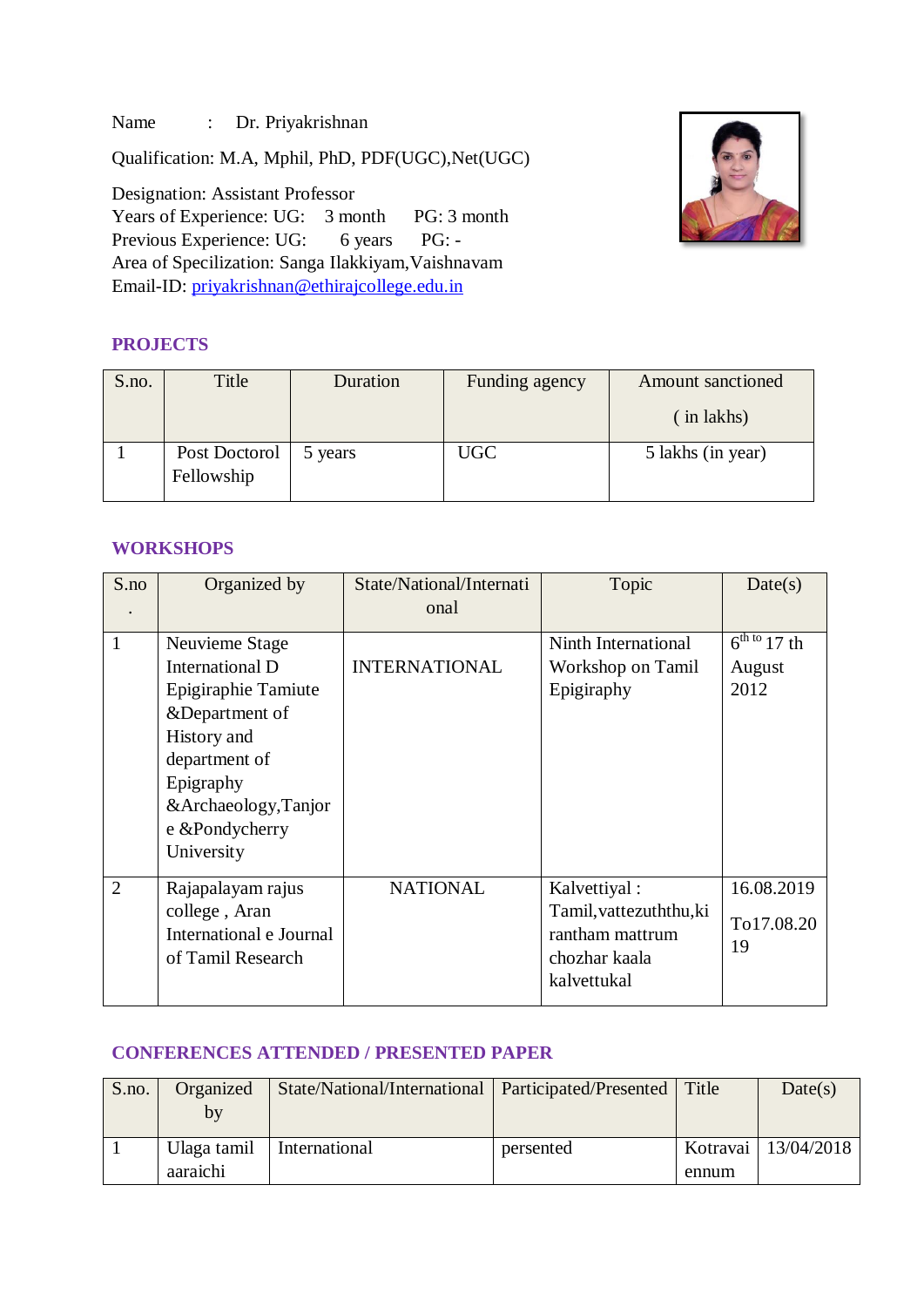| niruvanam& |  | durakkai |  |
|------------|--|----------|--|
| sultan     |  | vadivam  |  |
| university |  | oor      |  |
| malasiya   |  | aayvu    |  |
| and        |  |          |  |
| Singapore  |  |          |  |
|            |  |          |  |

# **CERTIFICATE COURSES /VALUE ADDED COURSES**

| S.no.          | Offered by                          | Topic                                            | Duration             |
|----------------|-------------------------------------|--------------------------------------------------|----------------------|
| 1              | All India Radio                     | <b>Staff Training Instututute</b><br>prigramme   | One week             |
| $\overline{2}$ | <b>SAN INFORMATICS</b>              | Matser Diploma in Computer<br>Application (MDCA) | 6 Month              |
| 3,             | <b>SAN INFORMATICS</b>              | Diploma in Desktop Publishing<br>(DDTP)          | 6 month              |
| $\overline{4}$ | The Valliammal Institution<br>(TVI) | Holistic Knowledge and<br>Human excellence -I    | 7,8,9 November 2005  |
| 5              | PSG college of Arts &<br>science    | Epigraphy                                        | One year (2012-2013) |

# **JOURNAL PUBLICATIONS**

| S.NO | <b>JOURNAL</b>                                                                                            | <b>UGC</b>        | ISBN / ISSN   | <b>REFERENCE</b>     | <b>DATE OF</b>             |
|------|-----------------------------------------------------------------------------------------------------------|-------------------|---------------|----------------------|----------------------------|
|      | <b>NAME</b>                                                                                               | /SCI/SCIE<br>/WOS | <b>NUMBER</b> |                      | <b>PUBLICATIO</b><br>N/DOI |
| 1.   | Recent<br>Archeological<br>Expoloration in<br>sharvaraayans<br>Hills, Tamil<br>nadu                       |                   | 2582-399X     | www.aranejournal.com | January<br>25/2020         |
| 2.   | Uyurudan<br>puthaikkappatta<br>p pengal -<br>thaamaraippakk<br>am kalvettai<br>munvaiththu<br>meelpathivu |                   | 2582-399X     | www.aranejournal.com | July 25/2021               |
| 3    | Pandai<br>Thamizharin<br>Paarampariya                                                                     |                   | 2582-399X     | www.aranejournal.com | April25/2021               |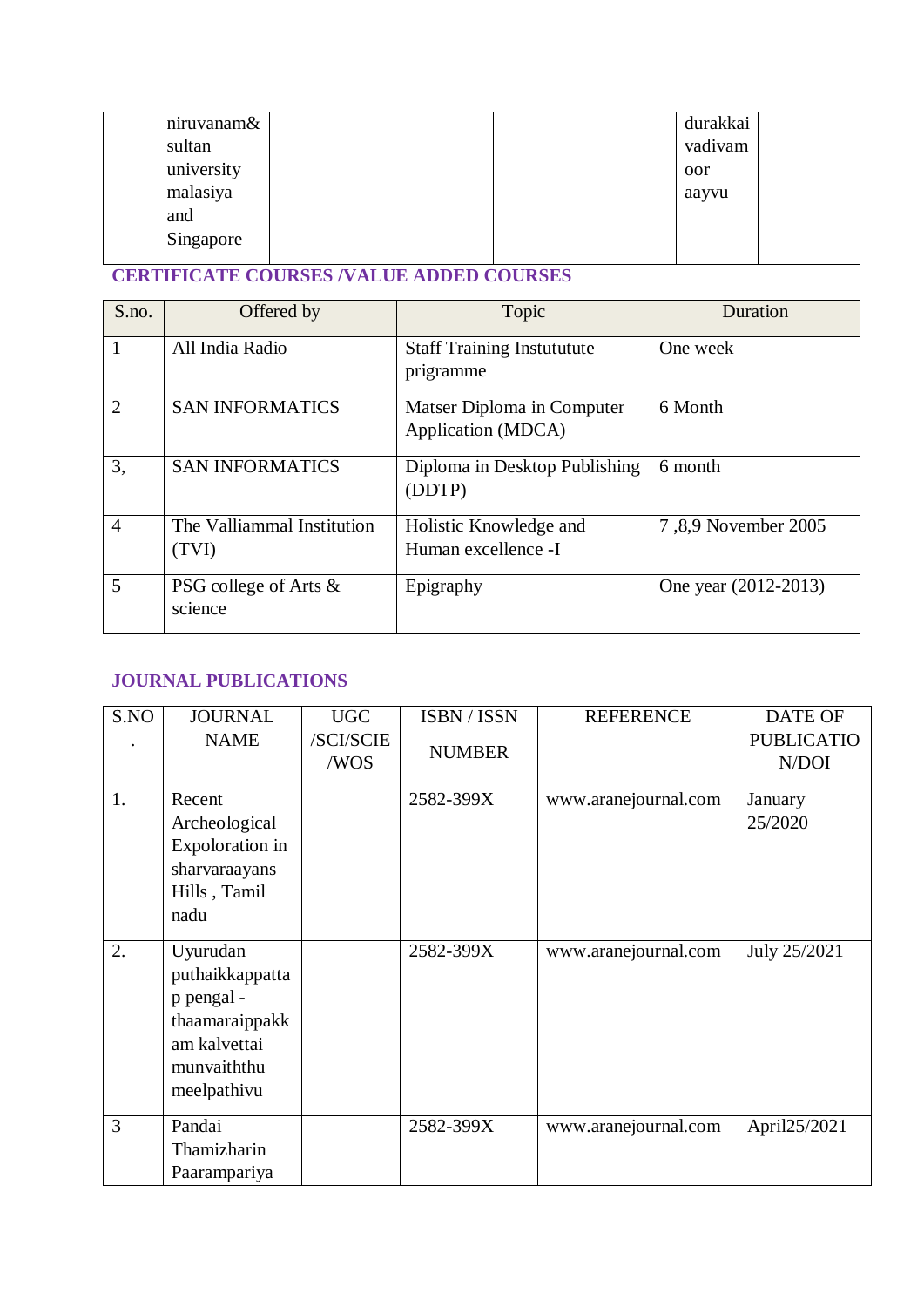|                | Unavu muraikal<br>,Unavu<br>Pathappaduthth<br>uthal matrum<br>Semiththal                                   |           |                      |                     |
|----------------|------------------------------------------------------------------------------------------------------------|-----------|----------------------|---------------------|
| $\overline{4}$ | Oppitaayvu<br>nokkil<br>thamizhagath<br>thEvaradiyaark<br>alum japaniya<br>geisha<br>pengalum-oor<br>aayvu | 2582-399X | www.aranejournal.com | October<br>25/2020  |
| 5              | Pandaya<br>thamizharin<br>iruppidath<br>thozholi<br>nutpam-oor<br>aayvu                                    | 2582-399X | www.aranejournal.com | October<br>25/2021  |
| 6              | Aandal aruliya<br>waassiyaar<br>thirumozhiyin<br>thanithanmaiyu<br>m<br>pakthimaarkka<br>mum-oor aayvu     | 2582-399X | www.aranejournal.com | Janauary<br>25/2021 |

## **WEBINARS [National/International]**

| S.no | Organized by                                                                                        | State/National/Internatio | <b>Topic</b>                                 | Date(s)    |
|------|-----------------------------------------------------------------------------------------------------|---------------------------|----------------------------------------------|------------|
|      |                                                                                                     | nal                       |                                              |            |
| 1    | Aran Tamil<br>Trust&Aran<br>International e<br>Journal og Tamil                                     | <b>State</b>              | Inthiyaavil<br>iroppiyarklin varukai         | May6,2020  |
|      | Research for<br>Dr.priyakrishnan                                                                    |                           |                                              |            |
| 2.   | Aran Tamil<br>Trust&Aran<br>International e<br>Journal og Tamil<br>Research for<br>Dr.priyakrishnan | <b>State</b>              | Nadukal vazhipaattu<br>Muraiyil Inakkuzukkal | May 5/2020 |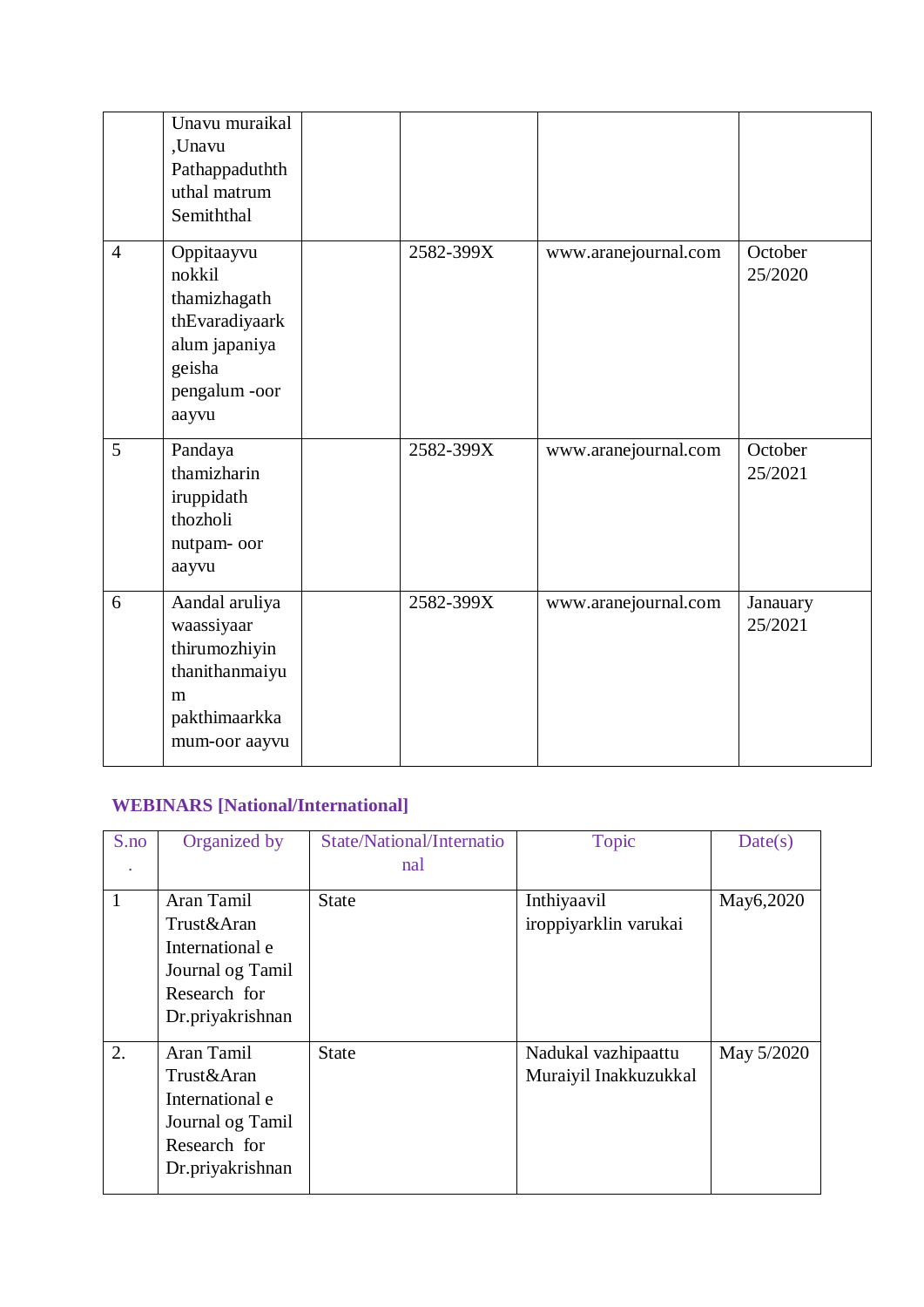| $\overline{3}$ | Aran Tamil<br>Trust&Aran<br>International e<br>Journal og Tamil<br>Research for<br>Dr.priyakrishnan | <b>State</b> | Inthiya tholliyalil<br>thakaval thodarpu<br>matrum tholliyal<br>aayvukalil minnanu<br>veliyiidukalin<br>thaakkam | May01/202<br>$\overline{0}$ |
|----------------|-----------------------------------------------------------------------------------------------------|--------------|------------------------------------------------------------------------------------------------------------------|-----------------------------|
| $\overline{4}$ | Aran Tamil<br>Trust&Aran<br>International e<br>Journal og Tamil<br>Research for<br>Dr.priyakrishnan | <b>State</b> | Bharathiyum inthiya<br>thEsiyamum                                                                                | May<br>04/2020              |
| 5              | Aran Tamil<br>Trust&Aran<br>International e<br>Journal og Tamil<br>Research for<br>Dr.priyakrishnan | <b>State</b> | Maanuda vaazhvil<br>kalai ilakkiyam enna<br>seyyum?                                                              | May03/202<br>$\overline{0}$ |
| 6              | Aran Tamil<br>Trust&Aran<br>International e<br>Journal og Tamil<br>Research for<br>Dr.priyakrishnan | <b>State</b> | Thenthamizh<br>thyvapparani                                                                                      | May02/202<br>$\overline{0}$ |
| $\overline{7}$ | Aran Tamil<br>Trust&Aran<br>International e<br>Journal og Tamil<br>Research for<br>Dr.priyakrishnan | <b>State</b> | Va u si yin pathippukal                                                                                          | May<br>15/2020              |
| 8              | Aran Tamil<br>Trust&Aran<br>International e<br>Journal og Tamil<br>Research for<br>Dr.priyakrishnan | <b>State</b> | India: pandaiya sindhu<br>samaveli<br>sukaathaaraththilirunth<br>u thuuymai India                                | May<br>16/2020              |
| 9              | Aran Tamil<br>Trust&Aran<br>International e<br>Journal og Tamil<br>Research for<br>Dr.priyakrishnan | <b>State</b> | Tamil kaninimai<br>karuvikalum<br>thozhilwutpamum                                                                | May<br>17/2020              |